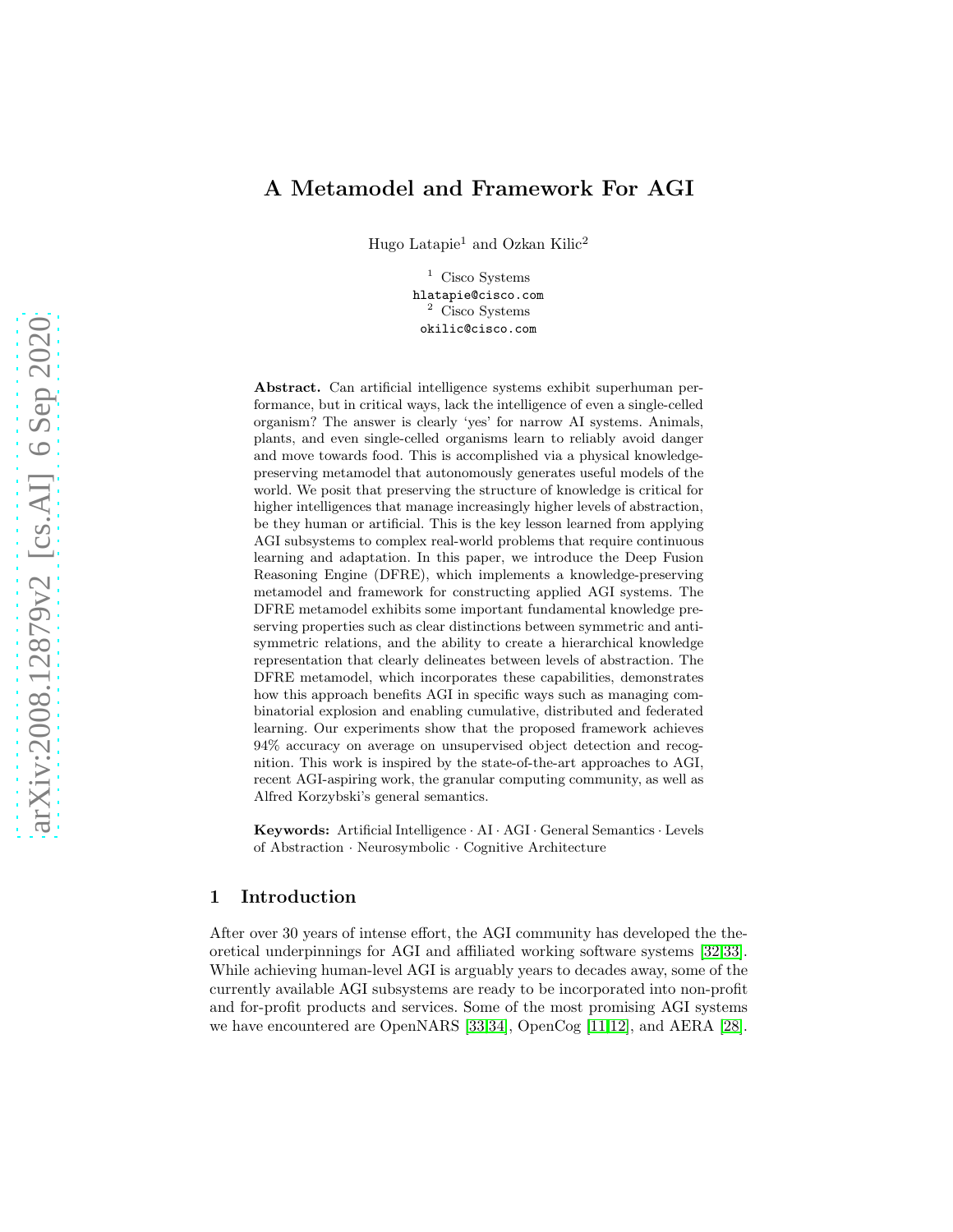We are collaborating with all three teams and have developed video analytics and smart city applications that leverage both OpenCog and OpenNARS [\[14\]](#page-12-2).

After several years of applying these AGI technologies to complex real-world problems in IoT, networking, and security at scale, we have encountered a few stumbling blocks largely related to real-time performance on large datasets and cumulative learning [\[29\]](#page-13-4). In order to move from successful proofs of concept and demos to scalable products, we have developed the DFRE metamodel and associated DFRE framework, which is the focus of this paper. We have used this metamodel and framework to bring together a wide array of technologies ranging from machine learning, deep learning, and probabilistic programming to the reasoning engines operating under the Assumption of Insufficient Knowledge and Resources (AIKR) [\[32\]](#page-13-0). As discussed below, we believe the initial results are promising: Data show a dramatic increase in system accuracy, ability to generalize, resource utilization, and real-time performance.

The DFRE metamodel and framework are based on the idea that knowledge is structure —More specifically, that knowledge is hierarchical structure, where there are levels corresponding to levels of abstraction. The DFRE metamodel refers to how knowledge is hierarchically structured while a model refers to knowledge stored in a manner complying to the DFRE metamodel. It is based on non Aristotelian, non-elementalistic, system thinking. The backbone of its hierarchical structure is based on difference, aka antisymmetric relations, while the leaves of this structure are based on symmetric relations. As in figure [1,](#page-1-0) even a simple amoeba has to keep track of distinctions and similarities because not preserving symmetric and antisymmetric relations is fatally important.



<span id="page-1-0"></span>Fig. 1. Amoeba distinguishing between distinctions and similarities.

Korzybski [\[21\]](#page-12-3) dedicated the majority of his professional life to analyzing and studying the nature of this hierarchical structure. While it is well beyond the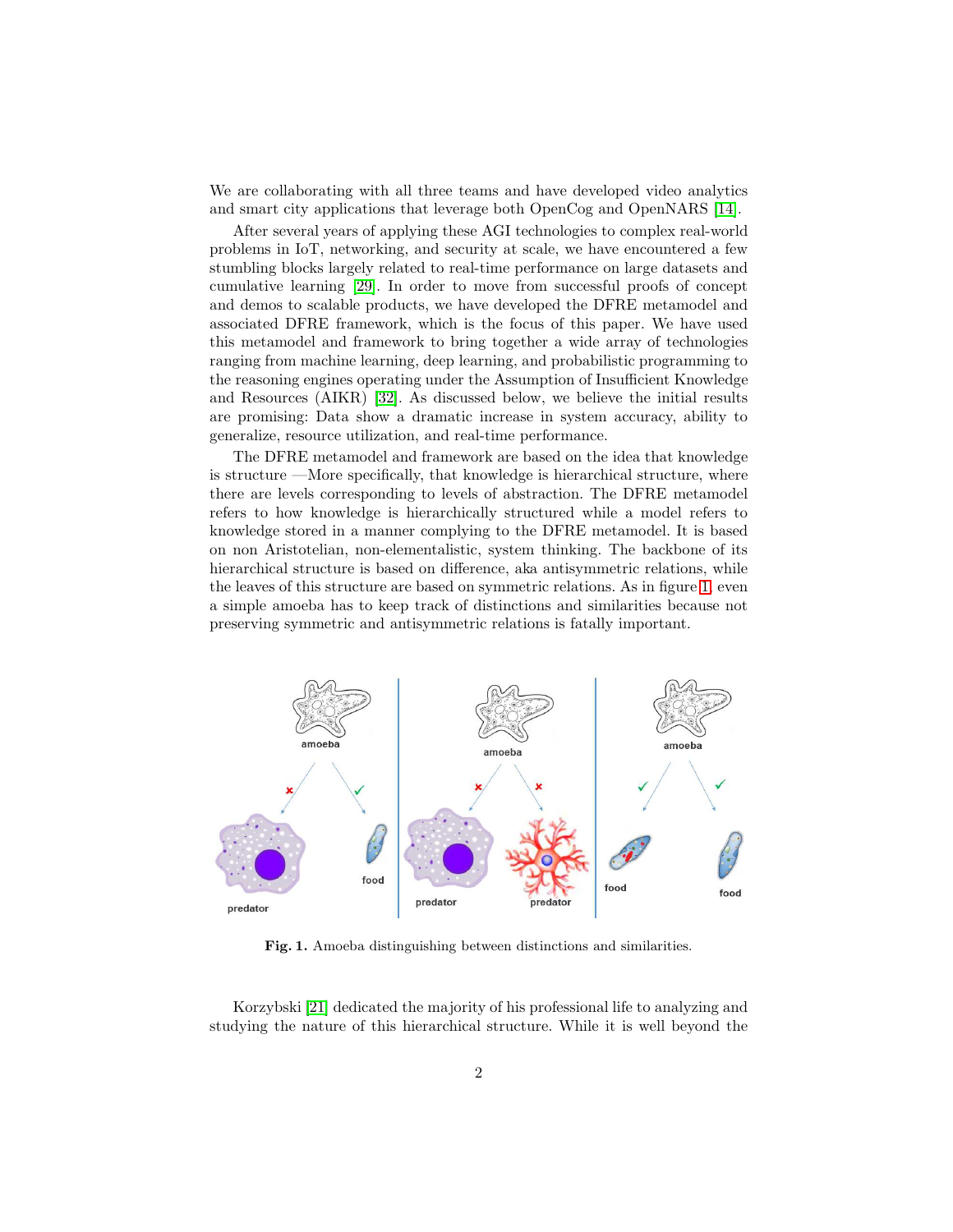scope of this paper to discuss the details of his analysis, our initial focus was to incorporate these fundamental principles.

- K1 the core framework of knowledge is based on anti-symmetric relations
	- Spatial understanding: right/left/top/bottom
	- Temporal understanding: before/after
	- Corporal understanding: pain/satiation
	- Emotional understanding: happy/sad
	- Social understanding: friend/foe
	- Causal understanding: X causes Y
- K2 symmetric relations add further structure
	- A and B are friends
	- A is like B
- K3 knowledge is layered
	- Sensor data is on a different layer than high level symbolic information
	- Symbolic information B, which expands or provides context to symbolic information A, is at a higher layer / level of abstraction
	- In the symbolic space, there are theoretically an infinite number of layers i.e. it is always possible to refer to a symbol and expand upon it, thus creating yet another level of abstraction
- K4 since knowledge is structure, any structure destroying operations such as confusing levels of abstraction, treating an anti-symmetric relation as symmetric, or vice-versa, can be classified as a knowledge corrupting and/or destroying operation  $<sup>1</sup>$  $<sup>1</sup>$  $<sup>1</sup>$ .</sup>

The DFRE Knowledge Graph (DFRE KG) groups information into four dif-ferent levels as shown in Figure [2.](#page-3-0) These levels are labeled L0, L1, L2, and  $L^*$ and represent different levels of abstraction with L0 being closest to the raw data collected from various sensors and external systems and L2 representing the highest levels of abstraction typically obtained via mathematical methods i.e. statistical learning and reasoning. Each layer can theoretically have infinitely many sub-layers. L\* represents the layer where the high-level goals and motivations are stored, such as self-monitoring, self-adjusting and self-repair. There is no global absolute level for a concept and all sub-levels in L2 are relative. However, L0, L1, L2,  $L^*$  are global concepts themselves. For example, an agent can be instantiated to troubleshoot a problem, such as one related to object recognition or computer networking. The framework promotes cognitive synergy and metalearning, which refer to the use of different computational techniques (e.g., probabilistic programming, Machine Learning/Deep Learning, and such) to enrich its knowledge and address combinatorial explosion issues.

One advantage of the DFRE Framework is its integration of human domain expertise, ontologies, prior learnings by the current DFRE KG-based system,

<span id="page-2-0"></span><sup>&</sup>lt;sup>1</sup> In [general semantics] Korzybski argues that what is currently limiting humanity's advancement is the general lack of understanding of how our own abstracting mechanisms work. He considered mankind to currently be in the childhood of humanity and the day, if it should come, that humanity becomes generally aware of the metamodel, is the day humanity enters into the "manhood of humanity" [\[20\]](#page-12-4)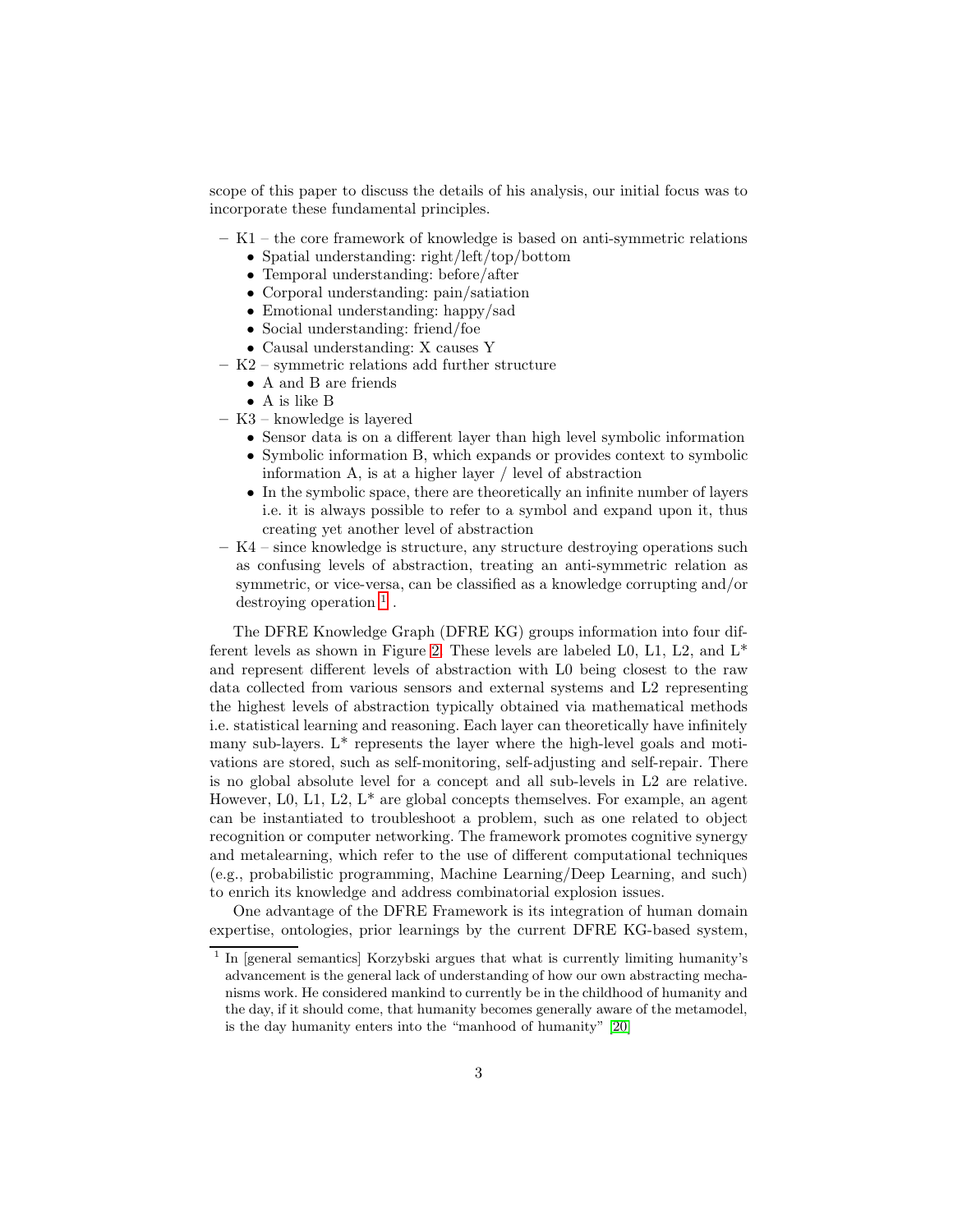

<span id="page-3-0"></span>Fig. 2. DFRE Framework with four levels of abstraction.

and other similar systems, and additional sources of prior knowledge through the middleware services. It provides a set of services that an Agent can utilize as shown in Figure [3.](#page-4-0)

The Sensor Data Services are used to digitize any real world data, such as video recordings. Similarly, the Data Structuring Services restructure data if needed, e.g., rectifying an image. These two services are the basis for Image Processing Services which provide a set of supervised and unsupervised algorithms to detect objects, colors, lines, and other visual criteria. The Sensor Data Analytic Services analyze objects and create object boundaries enriched with local properties such as an object's size and coordinates, which create a 2D symbolic representation of the world. Spatial Semantic Services then uses this representation to construct the initial knowledge graph that captures the spatial relations of the object as a relational graph. Any (L2-) high-level reasoning is performed on this knowledge graph.

Graph-based knowledge representation provides a system with the ability to

- Capture the relations in the sub-symbolic world effectively in a world of symbols,
- Keep a fluid data structure independent of programming language in which Agents running on different platforms can share and contribute,
- Use algorithms based on the graph neural networks, which allow preservation of topological dependency of information [\[25\]](#page-13-5) on nodes.

Graph embedding [\[5,](#page-12-5)[13\]](#page-12-6) is a technique used to represent graph nodes, edges and sub-graphs in vector space that other machine learning algorithms can use.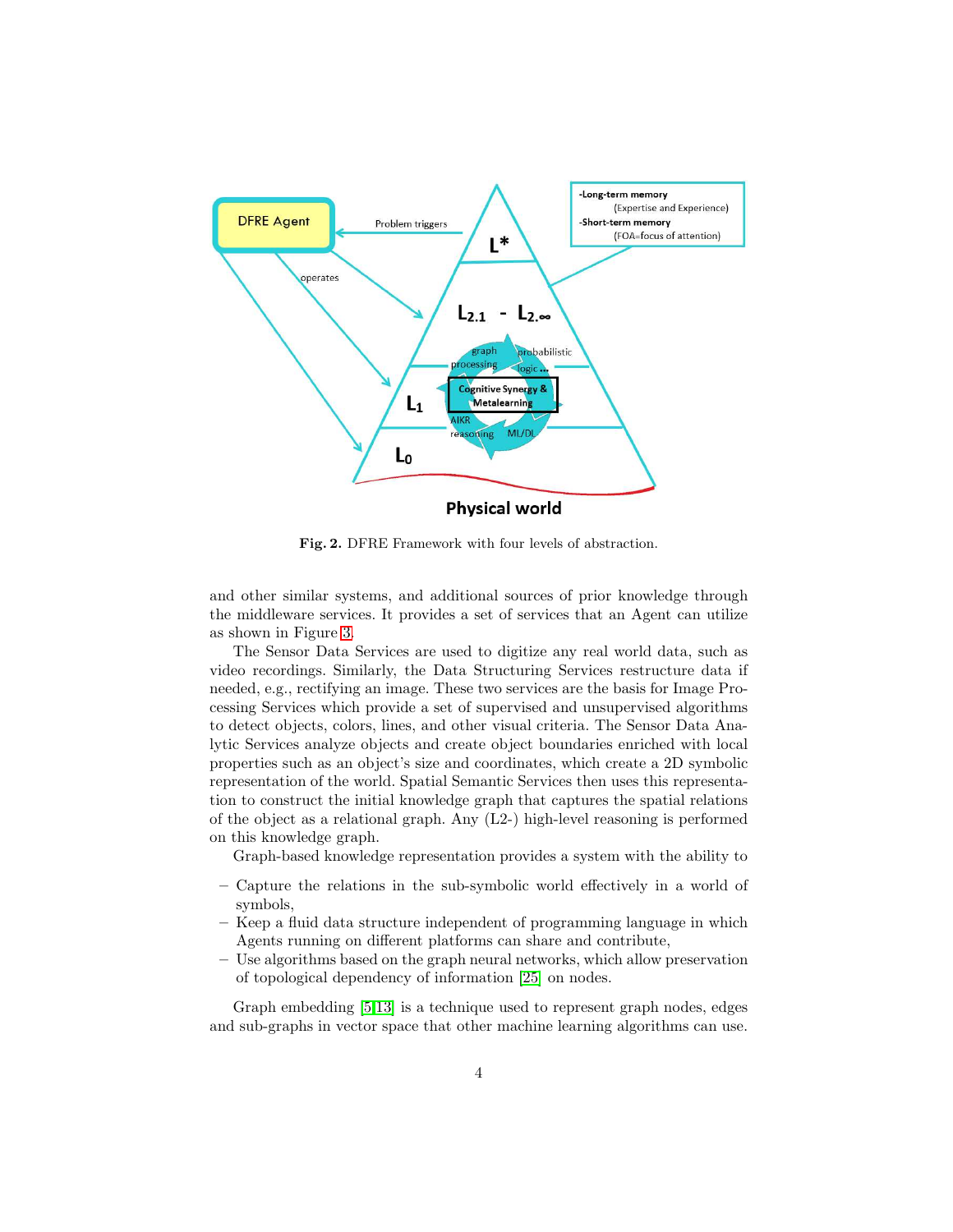

<span id="page-4-0"></span>Fig. 3. DFRE Framework.

Graph neural networks use graph embeddings to aggregate information from graph structures in non-Euclidean ways. This allows DFRE Framework to use the embeddings to learn from different data sources that are in the form of graphs, such as Concept Net [\[26\]](#page-13-6). Despite its performance across different domains, the graph neural networks suffer from scalability issues [\[41,](#page-13-7)[42\]](#page-13-8) because calculating the Laplacian matrix for all nodes in a large network may not be feasible. The levels of abstraction and the focus of attention mechanisms used by an Agent resolve this scalability issue in a systematic way.

All processes are fully orchestrated by the Agent that catalogues knowledge by strictly preserving the structure while evolving new structures and levels of abstraction in its knowledge graph because, for DFRE KG, knowledge is structure. Multiple agents can have not only individual knowledge graphs but also a single knowledge graph on which all can cooperate and contribute. In other words, multiple agents can work toward the same goal by sharing the same knowledge graph synchronously or asynchronously. Different agents can have partially or fully different knowledge graphs depending on their experience, and share those entire graphs or their fragments through the communication channel provided by the DFRE Framework. Note that although the framework can provide supervised machine learning algorithms if needed, the current IoT use case is based on a retail store which requires unsupervised methods as explained in the next section.

### 2 Experimental Results

DFRE Framework was previously tested in the smart city domain [\[14\]](#page-12-2), in which the system learns directly from experience with no initial training required (oneshot) based on a fusion of sub-symbolic (object tracker) and symbolic (ontology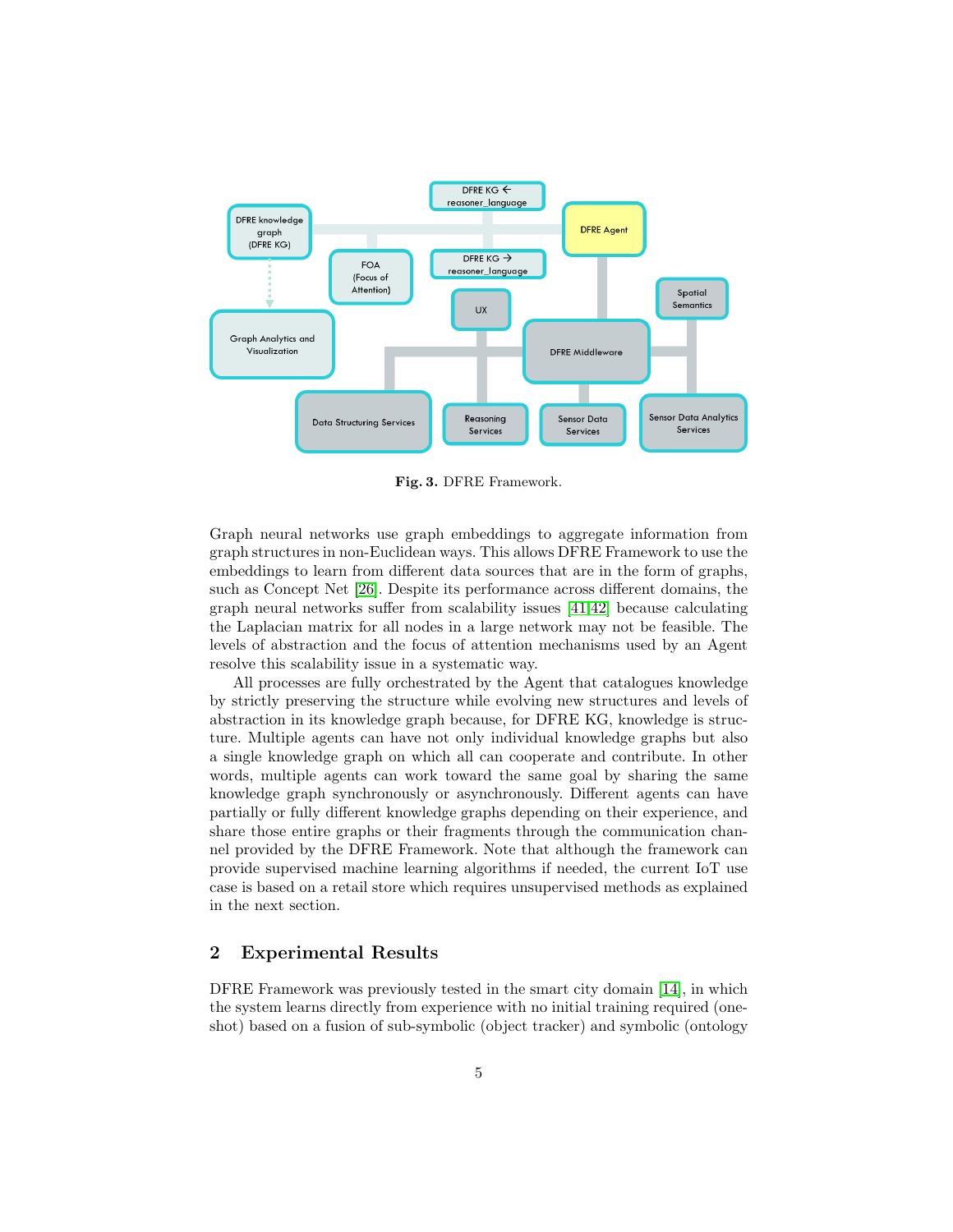and reasoning).The current use case is based on object class recognition in a retail store. Shelf space monitoring, inventory management and alerts for potential stock shortages are crucial tasks for retailers who want to maintain an effective supply chain management. In order to expedite and automate these processes, and reduce both the requisite for human labor and the risk of human error, several machine learning- and deep learning-based techniques have been utilized [\[1,](#page-11-0)[7](#page-12-7)[,9,](#page-12-8)[30\]](#page-13-9). Despite the high success rates, the main problems for such systems are the requirements for a broad training set, including compiling images of the same product with different lighting and from different angles, and retraining when a new product is introduced or an existing product is visually updated. The current use case does not demonstrate an artificial neural network-based learning. The DFRE Framework has an artificial general intelligence-based approach to these problems.



<span id="page-5-0"></span>Fig. 4. Retail use case for DFRE Framework.

Before a reasoning engine operates on symbolic data within the context of DFRE Framework, several services must be run, as shown in Figure [4.](#page-5-0) The flow starts with a still image captured from a video camera that constantly records the retail shelves by the Sensor Data Services as in Figure [4.](#page-5-0)a, which corresponds to L0 in Figure [2.](#page-3-0) Next, the image is rectified by the Data Structuring Services in Figure [4.](#page-5-0)b for better line detection by the Image Processing Services, as displayed in Figure [4.](#page-5-0)c. The Image Processing Services in the retail case are unsupervised algorithms used for color-based pixel clustering and line detection, such as probabilistic Hough transform [\[19\]](#page-12-9). The Sensor Data Analytics Services in Figure [4.](#page-5-0)d create the bounding boxes which represent the input in a 2D world of rectangles, as shown in Figure [4.](#page-5-0)e. The sole aim of all these services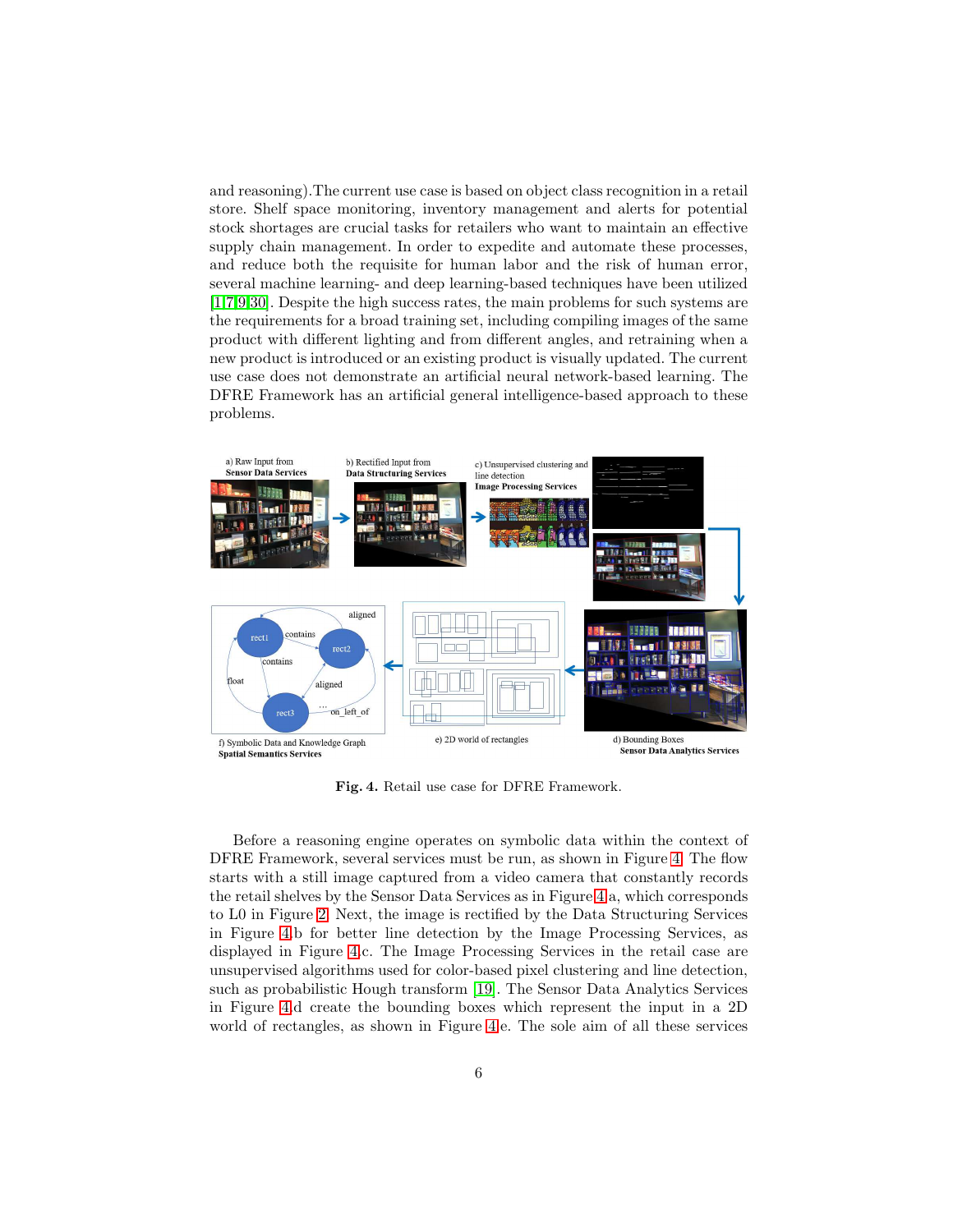is to provide the DFRE KG with the best symbolic representation of the subsymbolic world in rectangles. Finally, the Spatial Semantics Services operate on the rectangles to construct a knowledge graph, which preserves not only the symbolic representation of the world, but also the structures within it in terms of relations, as shown in Figure [4.](#page-5-0)f. This constitutes the L1 level abstraction in the DFRE KG. L1 knowledge graph representation also recognizes and preserves the attributes of each bounding box, such as the top-left  $x$  and  $y$  coordinates, the center 's coordinates, height, width, area and circumference. The relations used for the current use case are inside, aligned, contains, above, below, on left of, on right of, on top of, under and floating. Since DFRE KG enforces antisymmetrical relations, the system does not know that  $aligned(a,b)$  means  $aligned(b,a)$ , or on left of and on right of are inverse relations unless such terms are input as expert knowledge or are learned by the system through experience or simulations. As far as the DFRE metamodel, the only innate relations are distinctions, which are anti-symmetric and similarity relations and the rest is learned by experience.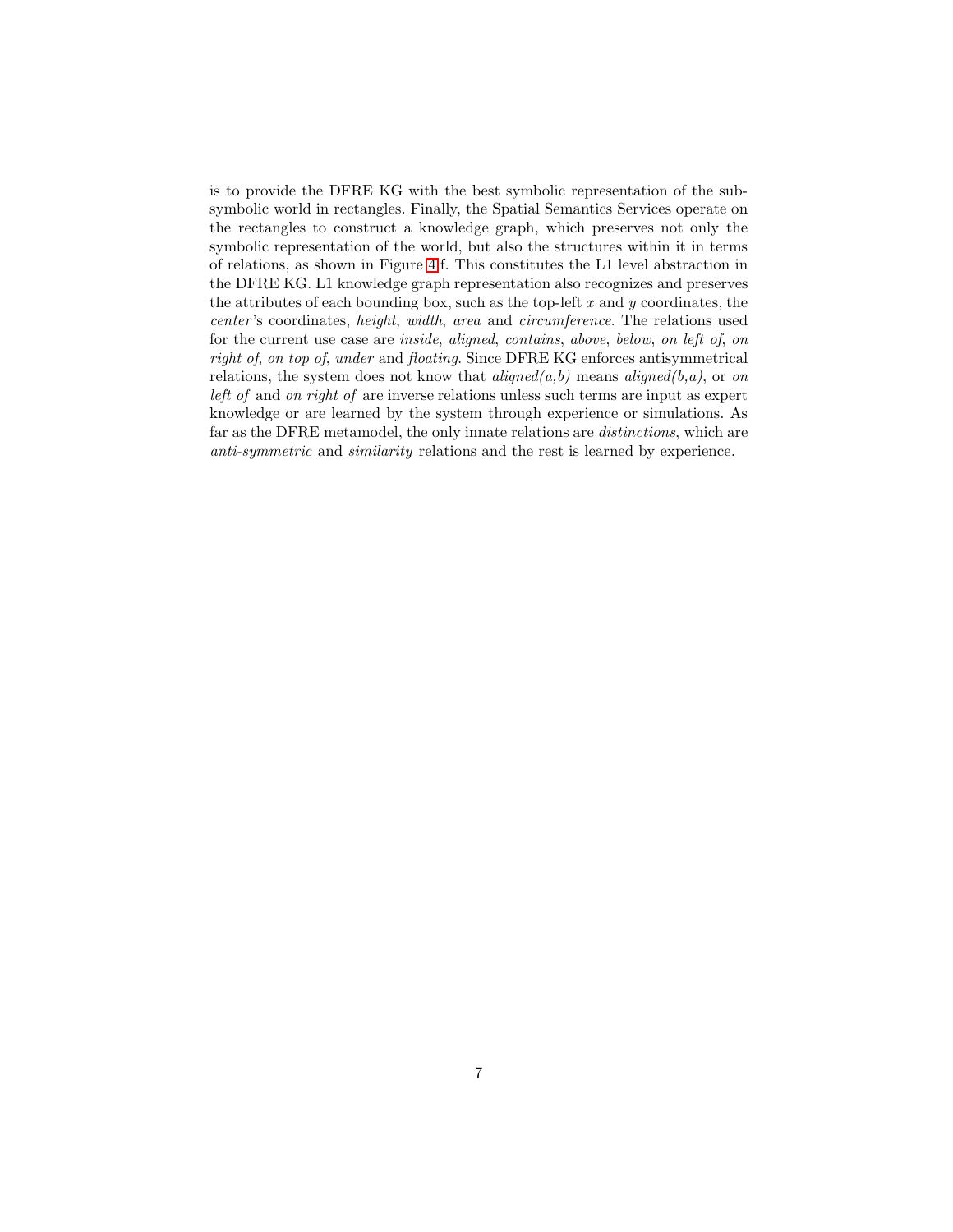

<span id="page-7-0"></span>Fig. 5. LoA for retail use case.

The system's ultimate aim is to dynamically determine shelves, products and unknown/others as illustrated in Figure [5](#page-7-0) and to monitor the results with timestamps.

While L2 identifies only the concepts of *shelf*, products and unknowns and the possible relations among them, a reasoning engine, NARS, a non-axiomatic reasoning engine (see [\[33,](#page-13-1)[34,](#page-13-2)[36\]](#page-13-10) for a detailed review and Narsese-NARS's language), is used to determine their extensions in L1. NARS is a powerful system that operates with the assumption of insufficient knowledge and resources. It also uses an evidence-based truth system in which there is no absolute knowledge. This is useful in the retail use case scenario because the noise in L0 data causes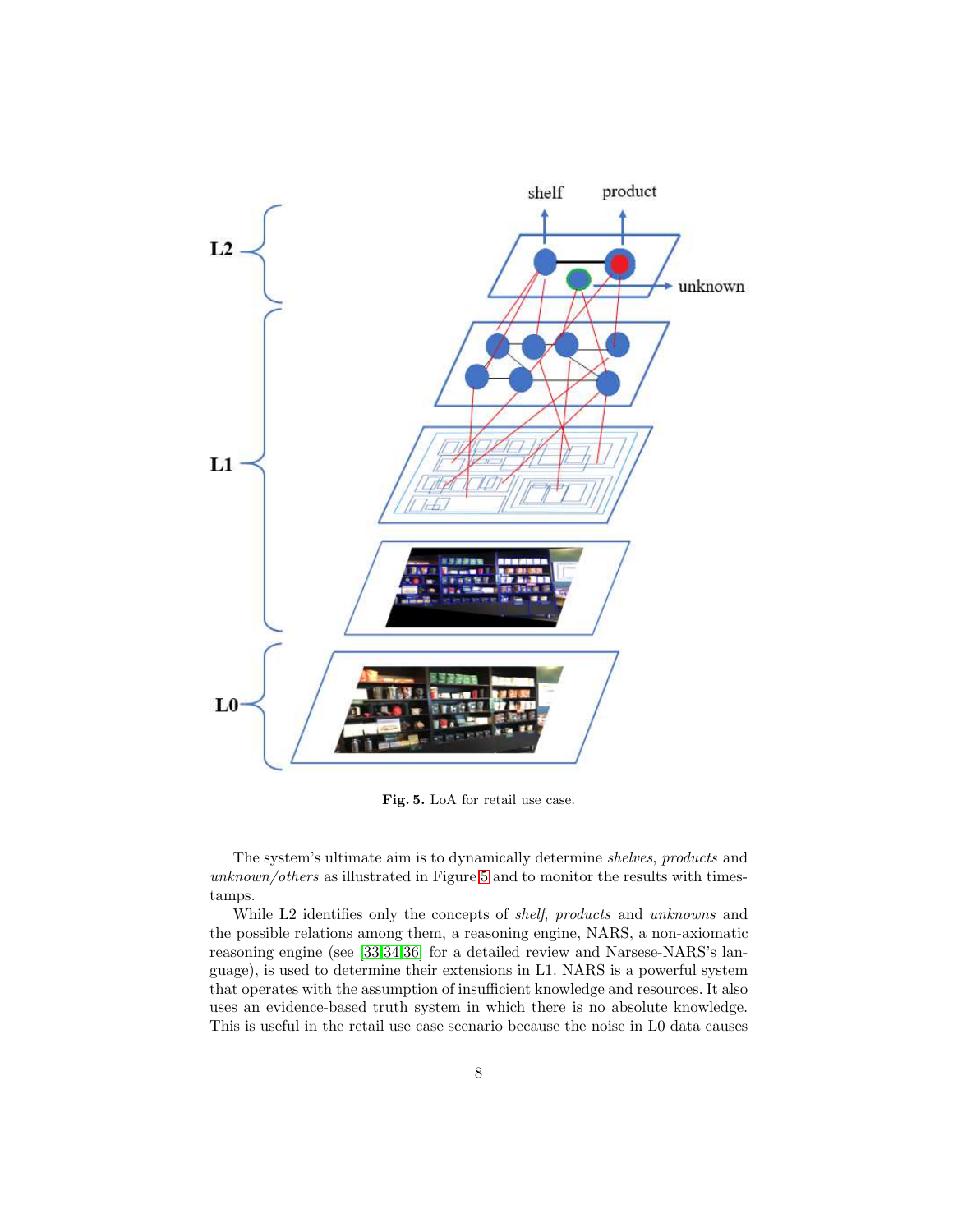both overlapping regions and conflicting premises at L1. This noise results from not only the projection of the 3D world input data into a 2D framework, but also the unsupervised algorithms used by L1 services. The system has only four rules for L2 level reasoning:

- $-$  If a rectangle contains another rectangle that is not floating, the outer rectangle can be a shelf while the inner one can be a product.
- If a rectangle is aligned with a shelf, it can be a shelf too.
- If a rectangle is aligned with a product horizontally, it can be a product too.
- If a floating rectangle is stacked on a product, it can be a product too.

Note that applying levels of abstraction gives DFRE Framework the power to perform reasoning based on the expert knowledge in L2 level mostly independent of L1 level knowledge. In other words, the system does not need to be trained for different input and it is unsupervised in that sense. The system has a metalearning objective which is continuously attempting to improve it's knowledge representation. The current use case had 152 rectangles of various shapes and locations, of which 107 were products, while 16 were shelves, and the remaining 29 were other objects. When the knowledge graph in L1 is converted into Narsese, 1,478 lines of premises that represent both the relations and attributes were obtained and sent to the reasoner. Such a large amount of input with the conflicting evidence caused the reasoning engine to perform poorly. Furthermore, the symmetry and transitivity properties associated with the reasoner resulted in scrambling the existing structure in the knowledge graph. Therefore, the DFRE Framework employed a Focus of Attention (FoA) mechanism. The FoA creates overlapping covers of knowledge graphs for the reasoner work on this limited context. Later, the framework combines the results from the covers to finally determine the intensional category. For example, when the FoA utilizes the reasoner on a region, a rectangle can be recognized as a shelf. However, when the same rectangle is processed in another cover, it can be classified as a product. The result with higher frequency and confidence will be the winner. The FoA mechanism is inspired by the human visual attention system, which manages input flow and recollects evidence as needed in case of a conflicting reasoning result. A FoA mechanism can be based on objects attributes, such as color or size, with awareness of proximity. For this use case, the FoA determined the contexts by picking the largest non-empty rectangle and traversing its neighbors based on their sizes in decreasing order.

DFRE Framework was tested 10 times with and without the FoA. The precision, recall and f-1 scores are exhibited in Table [1.](#page-9-0)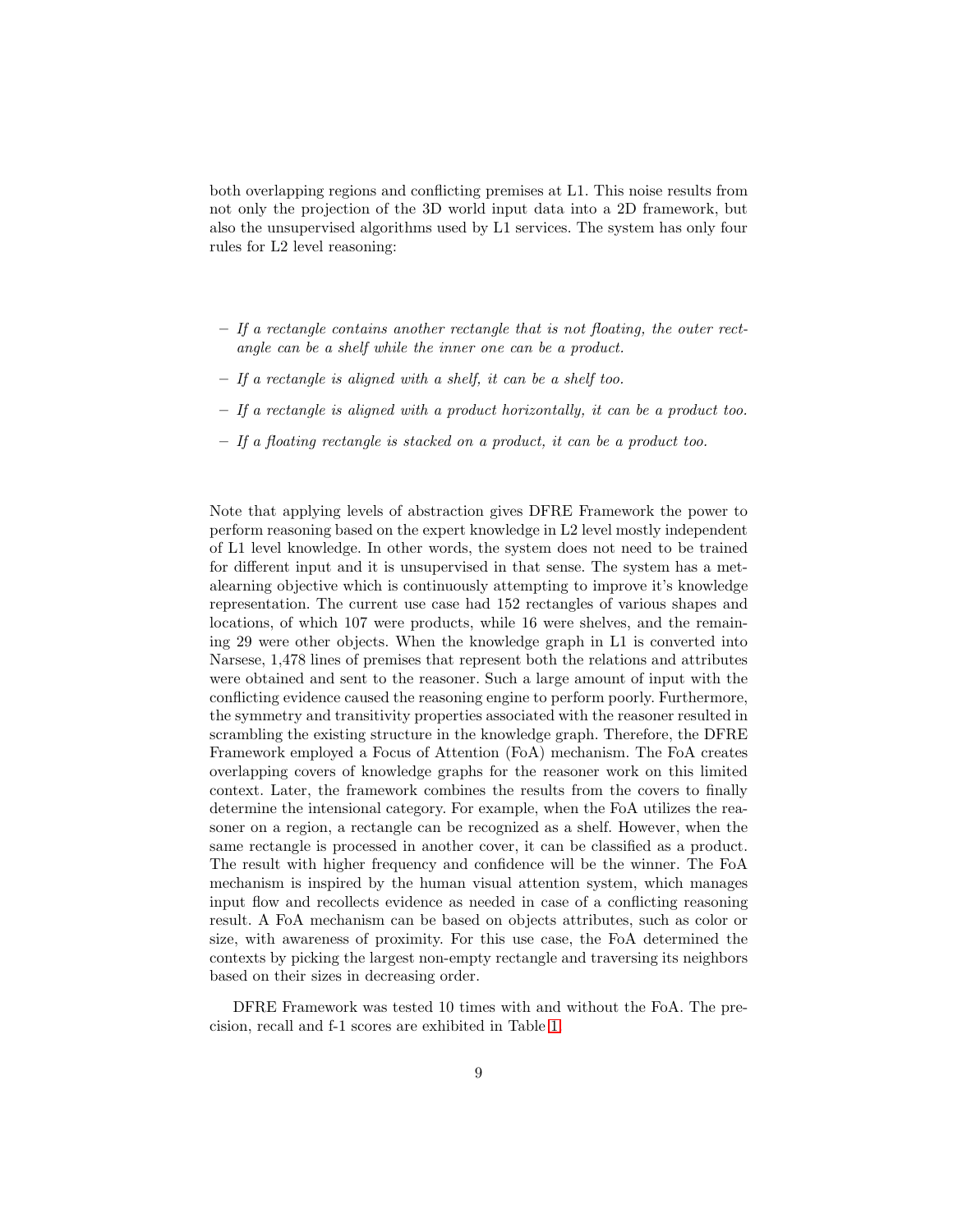|                  | without FoA                                         |  |  | with FoA                                  |  |  |
|------------------|-----------------------------------------------------|--|--|-------------------------------------------|--|--|
| category         | precision recall f1-score precision recall f1-score |  |  |                                           |  |  |
| product          | $80.70\%$ 29.32\% 52.88\% 96.36\% 99.07\% 97.70\%   |  |  |                                           |  |  |
| shell            |                                                     |  |  | 8.82% 18.75% 12.00% 82.35% 87.50% 88.85%  |  |  |
| other            |                                                     |  |  | 36.61% 89.66% 52.00% 96.00% 82.76% 88.89% |  |  |
| overall accuracy | $46.30\%$                                           |  |  | $94.73\%$                                 |  |  |

<span id="page-9-0"></span>Table 1. DFRE Framework experimental results.

The results indicate that the FoA mechanism improves the success of our AGI-based framework significantly by allowing the reasoner to utilize all of its computing resources in a limited but controlled context. The results are accumulated by the framework and the reasoner makes a final decision. This approach not only allows us to perform reasoning on the intension sets of L1 knowledge, which are retrieved through unsupervised methods, but also resolves the combinatorial explosion problem whose threshold depends on the limits of available resources. In addition, one can easily extend this retail use case to include prior knowledge of product types, and other visual objects, tables, chairs, people, shelves, and such, as allowed by the DFRE KG.

#### 3 Philosophical Implications

The nativism versus empiricism debate, which posits that some knowledge is innate and some is learned through experience, was ascribed in the ancient world by the Greek philosophers, including Plato and Epicurus. For the modern world, Descartes is widely accepted as the pioneering philosopher working on the mind as he furthered and reformulated the debate in the  $17<sup>th</sup>$  century with new arguments. Perception, memory and reasoning are three fundamental cognitive faculties that enhance this debate by explicating the building blocks of natural intelligence. We perceive the sub-symbolic world, and abstract it in memory, and reason on this symbolic world representation. All three have concept learning and categorization in the center of the human mind.

The process of concept learning and categorization continues to be an active research topic related to the human mind, since it is essential to natural intelligence [\[22\]](#page-12-10) as well as cognitively inspired robotics research [\[3](#page-11-1)[,23\]](#page-12-11). It is widely accepted that this process is based more on interactional properties and relationships among agents, as well as between an agent and its environment than objective features such as color, shape and size [\[18](#page-12-12)[,22\]](#page-12-10). This makes the distinction of anti-symmetric and symmetric relations crucial in DFRE Framework. DFRE Framework assumes that the levels of abstraction are part of innate knowledge. In other words, an agent has L0, L1 and pre-existing L2 by default. This constitutes a common a priori metamodel shared by all DFRE agents. Each agent instantiated from the framework has the abstraction skill based on interactional features and relationships. If the concepts in real life exist in interactional systems, natural intelligence needs to capture these systems of interactions with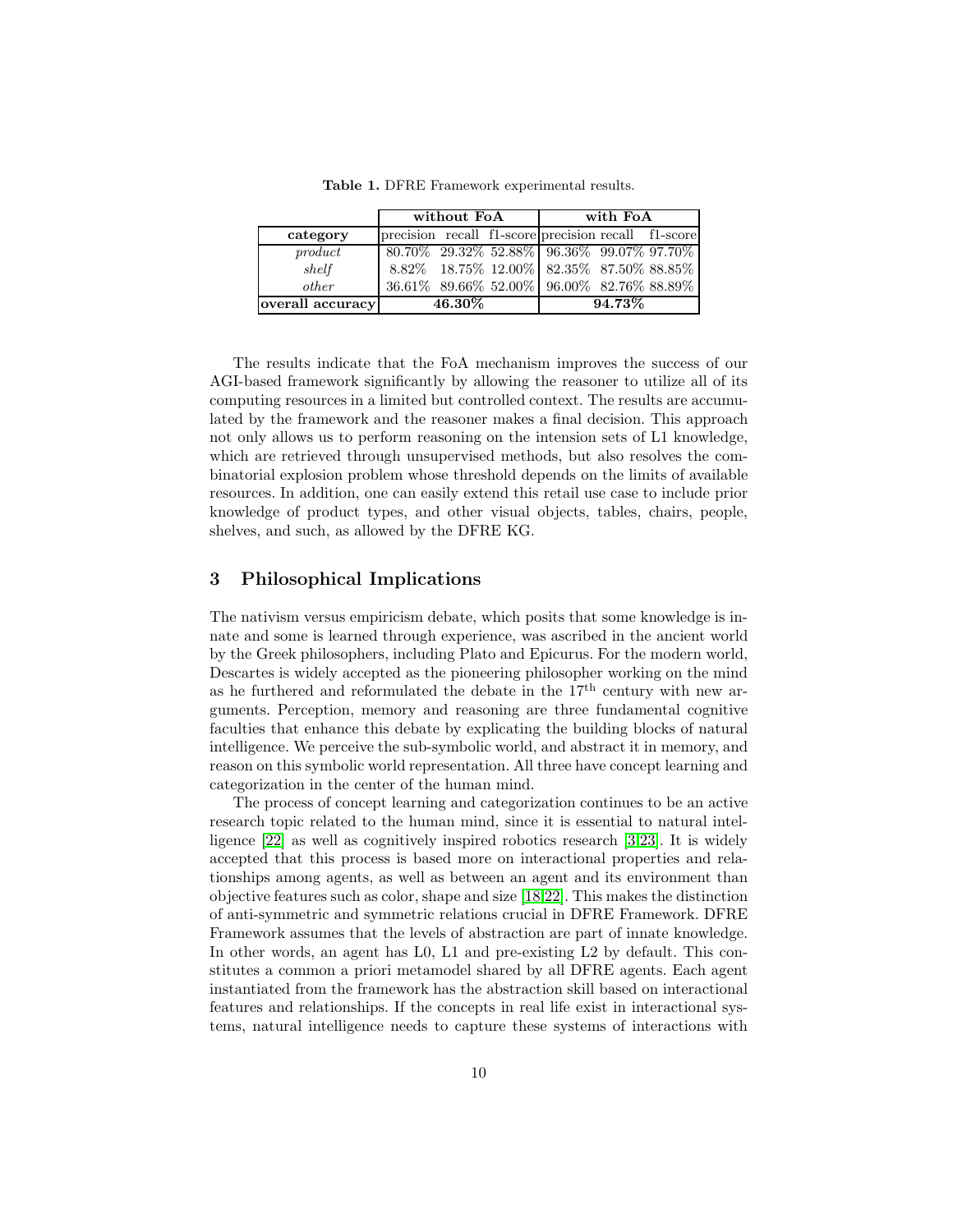its own tools, such as abstraction. These tools should also be based on interactional features by strictly preserving the distinction between symmetry and anti-symmetry.

The mind is a system as well. Modern cognitive psychologists agree that concepts and their relations in memory function as the fundamental data structures to higher level system operations, such as problem solving, planning, reasoning and language. Concepts are abstractions that have evolved from a conceptual primitive. An ideal candidate for a conceptual primitive would be something that is a step away from a sensorimotor experience [\[8\]](#page-12-13), but is still an abstraction of experience [\[4\]](#page-12-14). A dog fails the mirror test but exhibits intelligence when olfactory skills are needed to complete a task[\[16\]](#page-12-15). A baby's mouthing behavior is not only a requisite for developing oral skills but also for discovering the surrounding environment through one of its expert sensorimotor skills related to its survival. The baby is probably abstracting many objects into edible versus inedible higher categories given its insufficient knowledge and resources. What is astonishing about a natural intelligence system is that it does not need a plethora of training input and experiments to learn the abstraction. It quickly and automatically fits new information into an existing abstraction or evolves it into a new one if needed. This is nature's way of managing combinatorial explosion. Objects and their interconnected relationships within the world can be chaotic. Natural intelligence's solution to this problem becomes its strength: context. The concept of 'sand' has different abstractions depending on whether it is on a beach, on a camera, or on leaves. An agent in these three different contexts must abstract the sand in relation to its interaction with world in its short-term memory. This cumulative set of experiences can later become part of long-term memory, more specifically, episodic memory. DFRE Framework uses a Focus of Attention (FoA) mechanism that provides the context while addressing the combinatorial explosion problem. The DFRE metamodel's new way of representing practically all knowledge as temporally evolving (i.e. time series) can be viewed as the metamodel's conceptual space. For example, the retail use case given in Section 2 starts with a 3D world of pixels that is abstracted as lines and rectangles in 2D. The framework produces spatial semantics using the rectangles in the 2D world. Based on this situation, a few hundred rectangles produce thousands of semantic relations, which present a combinatorial explosion for most AGI reasoning engines. DFRE KG creates contexts, such candidate shelves, for each scene, runs reasoners for each context, and merges knowledge in an incremental way. This not only addresses the combinatorial explosion issue, but also increases the success rate of reasoning, provided that the levels of abstraction are computed properly [\[10\]](#page-12-16).

Abstracting concepts in relation to their contexts also allows a natural intelligence to perform mental experiments which is a crucial part of planning and problem solving. DFRE Framework can integrate with various simulators, re-run a previous example together with its context, and can alter what is known for the purposes of experimentation to learn new knowledge, which is relationships and interactions of concepts.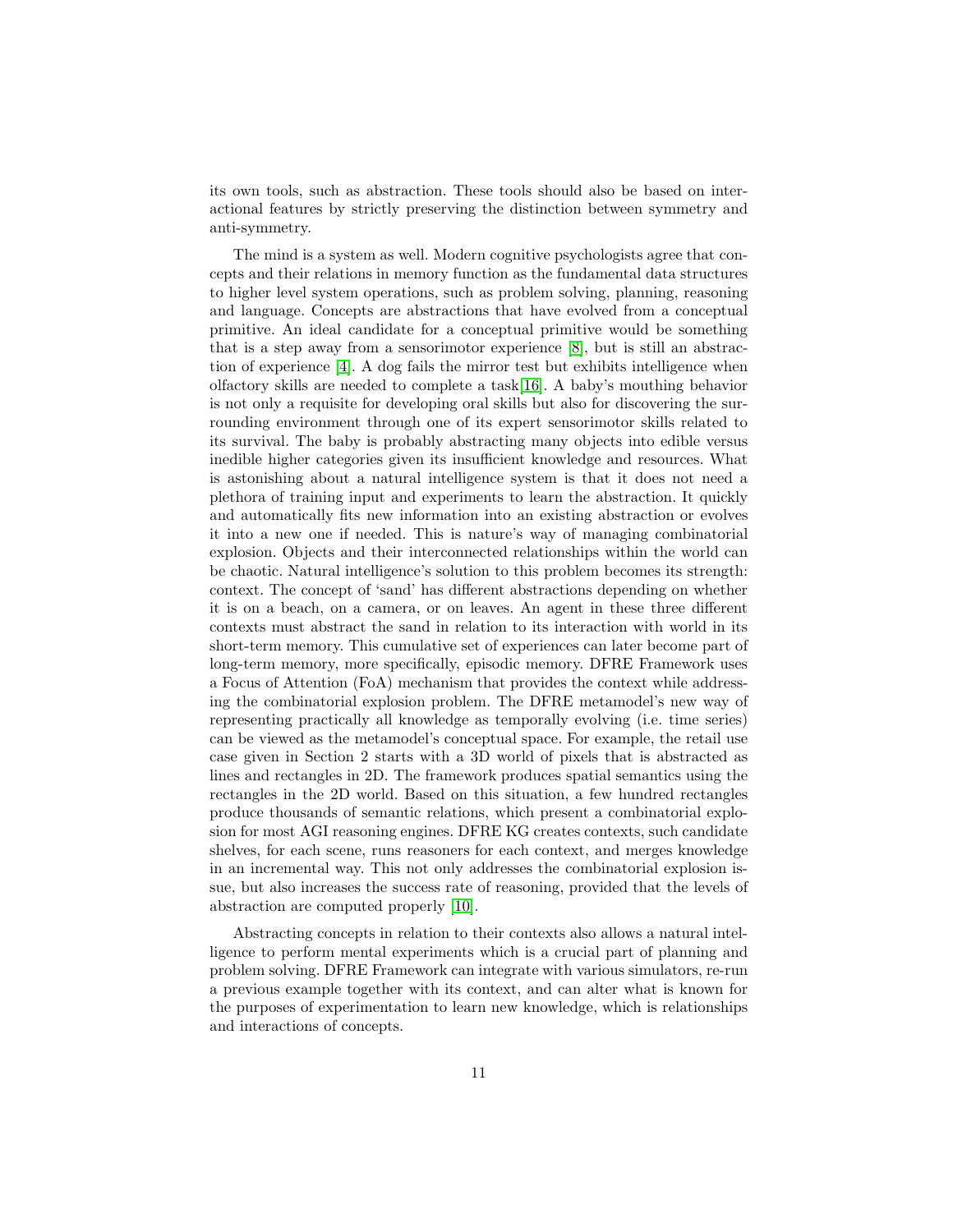Several mathematical models and formal semantics [\[6,](#page-12-17)[2](#page-11-2)[,31,](#page-13-11)[37,](#page-13-12)[24\]](#page-12-18) are proposed to specify the meanings of real world objects as concept structures and lattices. However, they are computationally expensive [\[17\]](#page-12-19). One way to overcome this issue is with granular computing [\[40\]](#page-13-13). The extension of a concept can be considered a granule and the intension of the concept is the description of the granule. Assuming that concepts have granular common parts with varying derivational and compositional stages and categorization, abstraction and approximation occur at multiple levels of granularity which has an important role in human perception [\[15,](#page-12-20)[38,](#page-13-14)[39\]](#page-13-15).

Having granular structures provides structured thinking, structured problem solving, and structured information processing [\[40\]](#page-13-13). DFRE Framework has granular structures but emphasizes the preservation of structures in knowledge. Being in the extension of a concept does not necessarily give the granular concept the right to have similar relations and interactions of its intensional concept up to certain degree or probability. Each level must preserve its inter-concept relationships, and its symmetry or anti-symmetry. When a genuine problem that cannot be solved by the current knowledge arises, it requires scrambling the structures and running simulations on the new structures in order to provide an agent with creativity. Note that this knowledge scrambling is performed in a separate sandbox and the DFRE Framework ensures that the primary DFRE KG is not corrupted by these creative, synthetic, "knowledge-scrambling" activities.

#### 4 Conclusion

We have outlined key aspects of the DFRE Framework based on a simple idea that knowledge is hierarchical structure. While this paper provides highlights of one experiment in the visual domain employing an unsupervised approach, we have also run similar experiments on time series and natural language data with similar promising results. Based on the level of approvals we are able to obtain, our plan is to release more details including mathematical formulations of the DFRE Framework, source code, and other artifacts. At a minimum, prior versions of the DFRE Framework utilized in the smartcity domain should soon be released as open source.

We are always looking for collaborators (academic or commercial). Feel free to contact the authors with your comments and suggestions.

#### <span id="page-11-0"></span>References

- 1. Baz, I., Yoruk, E., Cetin, M.: Context-aware hybrid classification system for finegrained retail product recognition. In Image, Video, and Multidimensional Signal Processing Workshop (IVMSP), 2016 IEEE 12th. IEEE, pp. 1-–5 (2016)
- <span id="page-11-2"></span>2. Belohlávek, R.: Concept lattice and order in fuzzy logic. Annals of Pure Applied Logic 128(1-3), 277–298 (2004)
- <span id="page-11-1"></span>3. Chella, A., Dindo, H., Infantino, I.: A cognitive framework for imitation learning, in: The Social Mechanisms of Robot Programming by Demonstration, Robotics and Autonomous Systems 54 (5), 403-–408 (2006)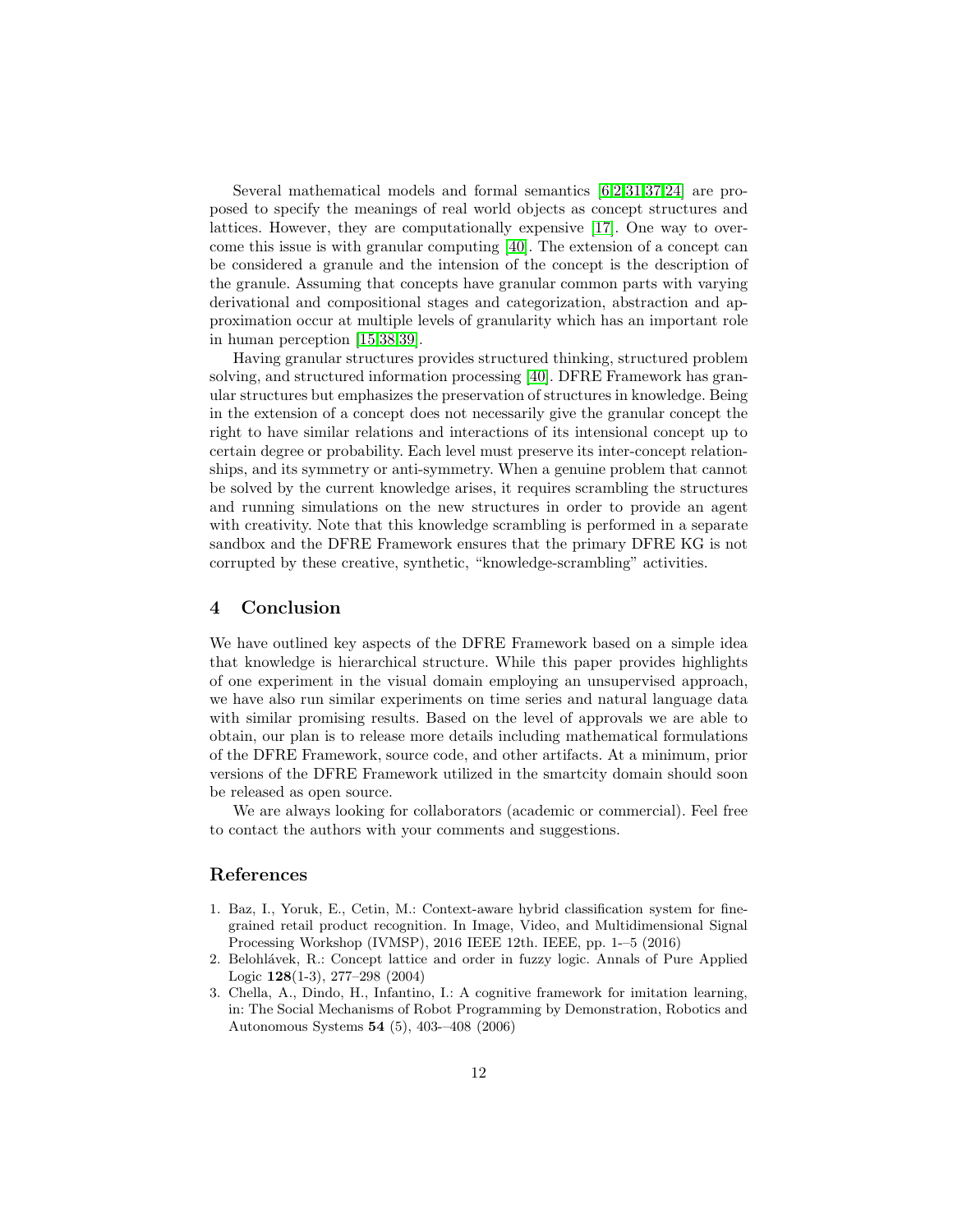- <span id="page-12-14"></span>4. Cohen, P.: Projections as Concepts. Computer Science Department Faculty Publication Series (194),[https://scholarworks.umass.edu/cs\\_faculty\\_pubs/194](https://scholarworks.umass.edu/cs_faculty_pubs/194). Last accessed 18 May 2020
- <span id="page-12-17"></span><span id="page-12-5"></span>5. Cui, P., Wang, X., Pei, J., Zhu, W.: A survey on network embedding. IEEE Transactions on Knowledge and Data Engineering (2018).
- 6. D¨untsch, I., Gediga, G.: Modal-style operators in qualitative data analysis. In: Proceedings of the 2002 IEEE International Conference on Data Mining, Washington, D.C., pp. 155—162. Springer (2002)
- <span id="page-12-13"></span><span id="page-12-7"></span>7. Franco, A., Maltoni, D., Papi, S.: Grocery product detection and recognition. Expert Systems with Applications 81 , 163—176 (2017).
- <span id="page-12-8"></span>8. Gärdenfors, P.: Conceptual Spaces: the Geometry of Thought. MIT Press, Cambridge, Massachussetts (2000)
- 9. George, M., Floerkemeier, C.: Recognizing products: A perexemplar multi-label image classification approach. In European Conference on Computer Vision. Springer, pp.440-–455 (2014)
- <span id="page-12-16"></span>10. Gorban, Alexander N., and Ivan Yu Tyukin.: Blessing of dimensionality: mathematical foundations of the statistical physics of data. Philosophical Transactions of the Royal Society A: Mathematical, Physical and Engineering Sciences 376.2118 (2018)
- <span id="page-12-0"></span>11. Goertzel, B.: OpenCogPrime: A Cognitive Synergy Based Architecture for General Intelligence. International Conference on Cognitive Informatics, Hong Kong (2009)
- <span id="page-12-1"></span>12. Goertzel, B,. et al.: The CogPrime Architecture for Embodied Artificial General Intelligence. Proceedings of IEEE Symposium on Human-Level AI, Singapore (2013)
- <span id="page-12-6"></span>13. Hamilton, W. L., Ying, R., Leskovec, J.: Representation learning on graphs: Methods and applications. IEEE Data(base) Engineering Bulletin, 40, 52-–74 (2017)
- <span id="page-12-2"></span>14. Hammer, P., Lofthouse, T., Fenoglio, E., and Latapie, H.: A reasoning based model for anomaly detection in the SmartCity domain. In NARS Workshop at AGI-19, Shenzhen, China. <https://cis.temple.edu/tagit/events/papers/Hammer.pdf>. Last accessed 19 May 2020
- <span id="page-12-20"></span>15. Hobbs, J. R.: Granularity. In Proceedings of the 9th International Joint Conference on Artificial Intelligence, pp. 432–435 (1985)
- <span id="page-12-15"></span>16. Horowitz, A.: Smelling themselves: dogs investigate their own odours longer when modified in an olfactory mirror test. Behav. Proc. 143,17–24
- <span id="page-12-19"></span>17. Jinhai, L., Mei, C., Xu, W., Qian, Y.: 3 Concept learning via granular computing: A cognitive viewpoint. Information Sciences 298, 447—467 (2015)
- <span id="page-12-12"></span><span id="page-12-9"></span>18. Johnson, M.: The Body in the Mind. University of Chicago Press, (1987)
- 19. Kiryati, N., Eldar, Y., Bruckstein, A. M. : A probabilistic Hough transform. Pattern Recognition 244, 303–316 (1991)
- <span id="page-12-4"></span>20. Korzybski, A.: Manhood Of Humanity, The Science and Art of Human Engineering, E. P. Dutton & Company, NY (1921)
- <span id="page-12-3"></span>21. Korzybski, A.: Science and Sanity: An Introduction to Non-Aristotelian Systems, 5th Edition. Institute of General Semantics, NY (1994)
- <span id="page-12-10"></span>22. Lakoff, G.: Women, Fire, and Dangerous Things. University of Chicago Press, (1984)
- <span id="page-12-11"></span>23. Lieto, A., Chella, A., Frixione, M.: Conceptual spaces for cognitive architectures: A lingua franca for different levels of representation, Biologically, Inspired Cognitive Architectures 19, 1-–9 (2017)
- <span id="page-12-18"></span>24. Ma, J. M., Zhang, W. X., Leung, Y., Song, X. X.: Granular computing and dual Galois connection. Information Sciences  $177(23)$ , 5365-–5377 (2007)